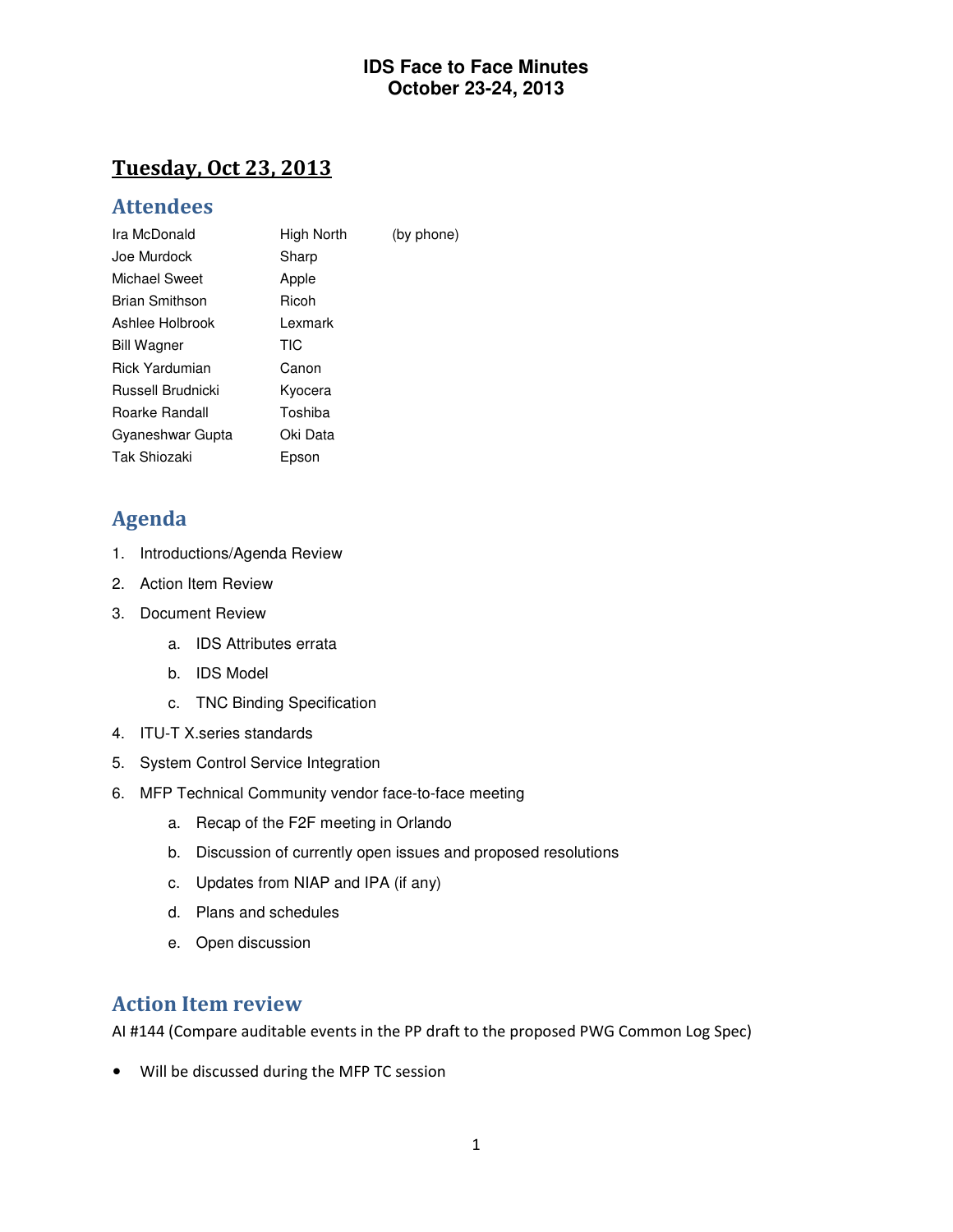## Document Review

#### Active Documents

- HCD-TNC Binding (Prototype) ftp://ftp.pwg.org/pub/pwg/ids/wd/wd-idstnc10-20130910-rev.pdf
- IDS-Model (Interim) ftp://ftp.pwg.org/pub/pwg/ids/wd/wd-ids-model10-20120806-rev.pdf
- IDS-IAA (Interim) ftp://ftp.pwg.org/pub/pwg/ids/wd/wd-ids-iaa10-20111005-rev.pdf
- IDS-Remediation (Interim) ftp://ftp.pwg.org/pub/pwg/ids/wd/wd-ids-remediation10-20100930.pdf

### Errata for 5110.1 (IDS Attributes)

- **ftp://ftp.pwg.org//pub/pwg/ids/wd/wd-idsattributes10-20131015.pdf**
- **ftp://ftp.pwg.org//pub/pwg/ids/wd/wd-idsattributes10-20131015.doc**
- **ftp://ftp.pwg.org//pub/pwg/ids/wd/wd-idsattributes10-20131015-rev.pdf**

Needed to accommodate different patches for different firmware components, different resident applications, and different user applications. It was correct in the NAP and TNC Binding specifications, but was not correct in the IDS Attributes document.

### IDS Model

- **ftp://ftp.pwg.org/pub/pwg/ids/wd/wd-ids-model10-20131020.pdf**
- **ftp://ftp.pwg.org/pub/pwg/ids/wd/wd-ids-model10-20131020.docx**
- **ftp://ftp.pwg.org/pub/pwg/ids/wd/wd-ids-model10-20131020-rev.pdf**

Reviewed new definitions for Endpoint, Visible, and Securely Visible. These will be refined and where possible will bring in reference definitions, for discussion at the next conference call.

Reviewed and discussed User, Organization, Device, and Service Roles:

- $\circ$  Some detailed users roles were simplified by using a more general role name with attributes to specialize that role.
- o Specific Organizational Roles will be replaced by "customer defined".

## HCD-TNC Binding (Health Assessment)

- **ftp://ftp.pwg.org/pub/pwg/ids/wd/wd-idstnc10-20130910.pdf**
- **ftp://ftp.pwg.org/pub/pwg/ids/wd/wd-idstnc10-20130910.docx**
- **ftp://ftp.pwg.org/pub/pwg/ids/wd/wd-idstnc10-20130910-rev.pdf**

Reviewed terminology sections, reference changes, and new sections and revisions in chapter 4.

#### ITU-T X.1254 Entity Authentication Assurance Framework

Ira gave an overview of this framework and its potential applicability to PWG IA&A specifications.

- Scope managing entity authentication assurance
	- Specifies four levels of entity authentication assurance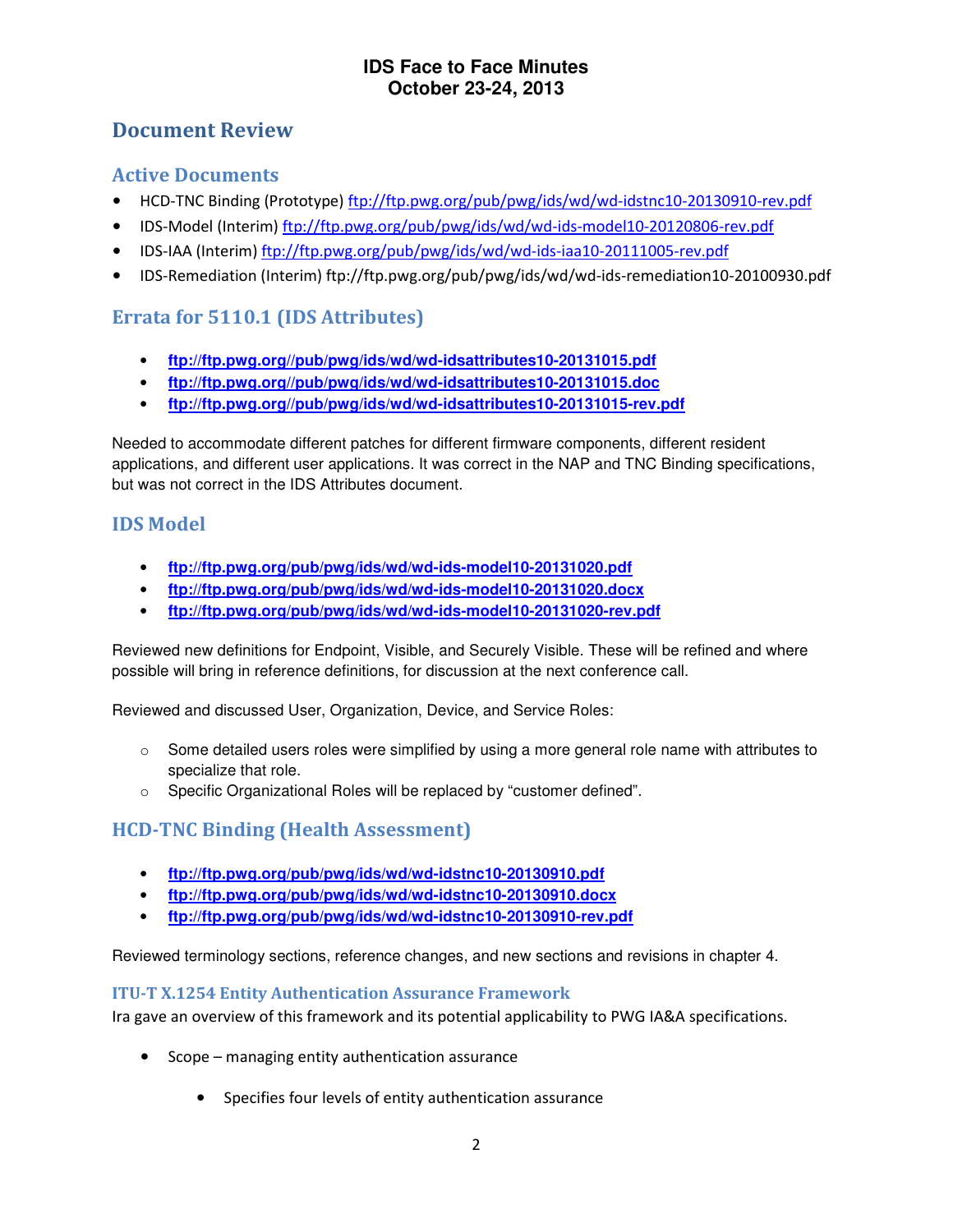- Specifies criteria and guidelines for achieving each of the four levels of entity authentication assurance
- Provides guidance for mapping other authentication assurance schemes to the four LoAs;
- Provides guidance for exchanging the results of authentication that are based on the four LoAs
- Provides guidance concerning controls that should be used to mitigate authentication threats
- Terms
	- Assertion, Authentication, Claim, Context, Credential, Entity
	- Identity, Multifactor Authentication, Non-Repudiation
	- Identity Proofing, Mutual Authentication, Transaction
	- Trust Framework, Verification
- Levels of Assurance (LoAs)
	- 1 (Low) little or no confidence in claimed or asserted identity
	- 2 (Medium) some confidence in claimed or asserted identity
	- 3 (High) high confidence in claimed or asserted identity
	- 4 (Very High) very high confidence in claimed or asserted identity
- Actors
	- Entity device, service, user, application, etc.
	- Credential Service Provider (CSP)
	- Registration Authority (RA)
	- Relying Party (RP)
	- Verifier
	- Trusted Third Party (TTP)
- Entity Authentication Assurance Framework Phases
	- Enrollment Phase
		- application and initiation (websites, badges, forms, etc.)
		- identity proofing and verification (entity identity attributes)
		- record-keeping (identity, verification, accept/deny/referral)
		- registration (during enrollment or later at first access)
	- Credential Management Phase
		- creation, binding to entity, issuance, activation
		- storage (secure handling, according to target LoA)
		- suspension, revocation, and/or destruction (CRLs, etc.)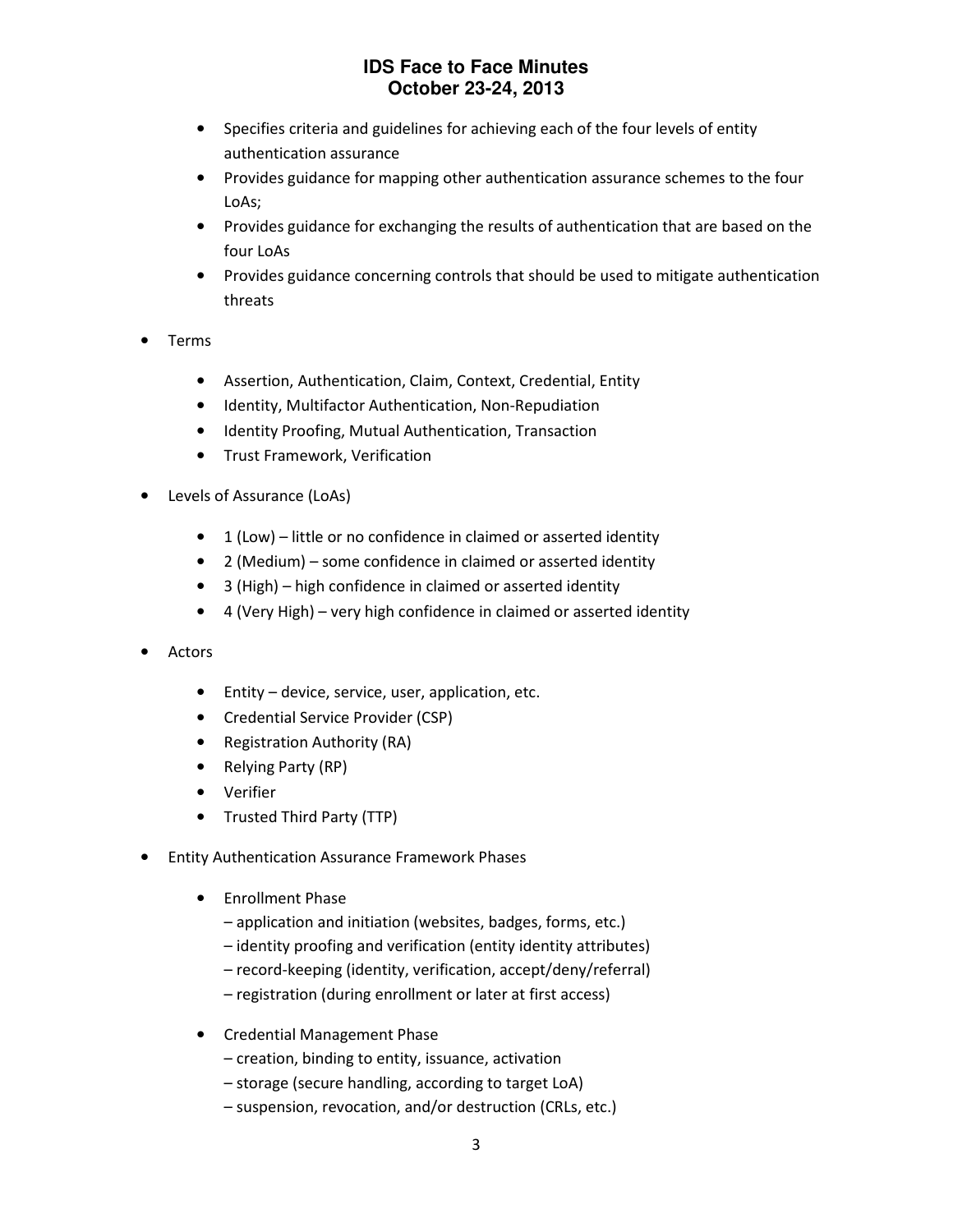- renewal and/or replacement
- record-keeping (creator, identity, entity, status)
- Entity Authentication Phase
	- authentication (including LoA of each identity attribute)
	- record-keeping (service provision, compliance, accountability and/or legal requirements)
- Management and Organizational Considerations
	- Service establishment
	- Legal and contractual compliance
	- Financial provisions
	- Information security management and audit
	- External service components (i.e., third parties)
	- Operational infrastructure (i.e., trust frameworks)
	- Measuring operational capabilities
- Threats and Controls
	- Enrollment Phase impersonation
	- Credential Management Phase tampering, unauthorized creation, disclosure, unauthorized possession, unavailability, duplication, delayed revocation, repudiation
	- Authentication Phase keystroke loggers, social engineering, guessing, duplication, phishing, eavesdropping, replay, session hijack, man-in-the-middle, theft, spoofing, masquerade

### System Control Service Integration

(We covered this in an earlier session)

- Updated tables in IDS-Model
	- ftp://ftp.pwg.org/pub/pwg/ids/wd/wd-ids-model10-20131020.pdf
	- ftp://ftp.pwg.org/pub/pwg/ids/wd/wd-ids-model10-20131020.docx
	- ftp://ftp.pwg.org/pub/pwg/ids/wd/wd-ids-model10-20131020-rev.pdf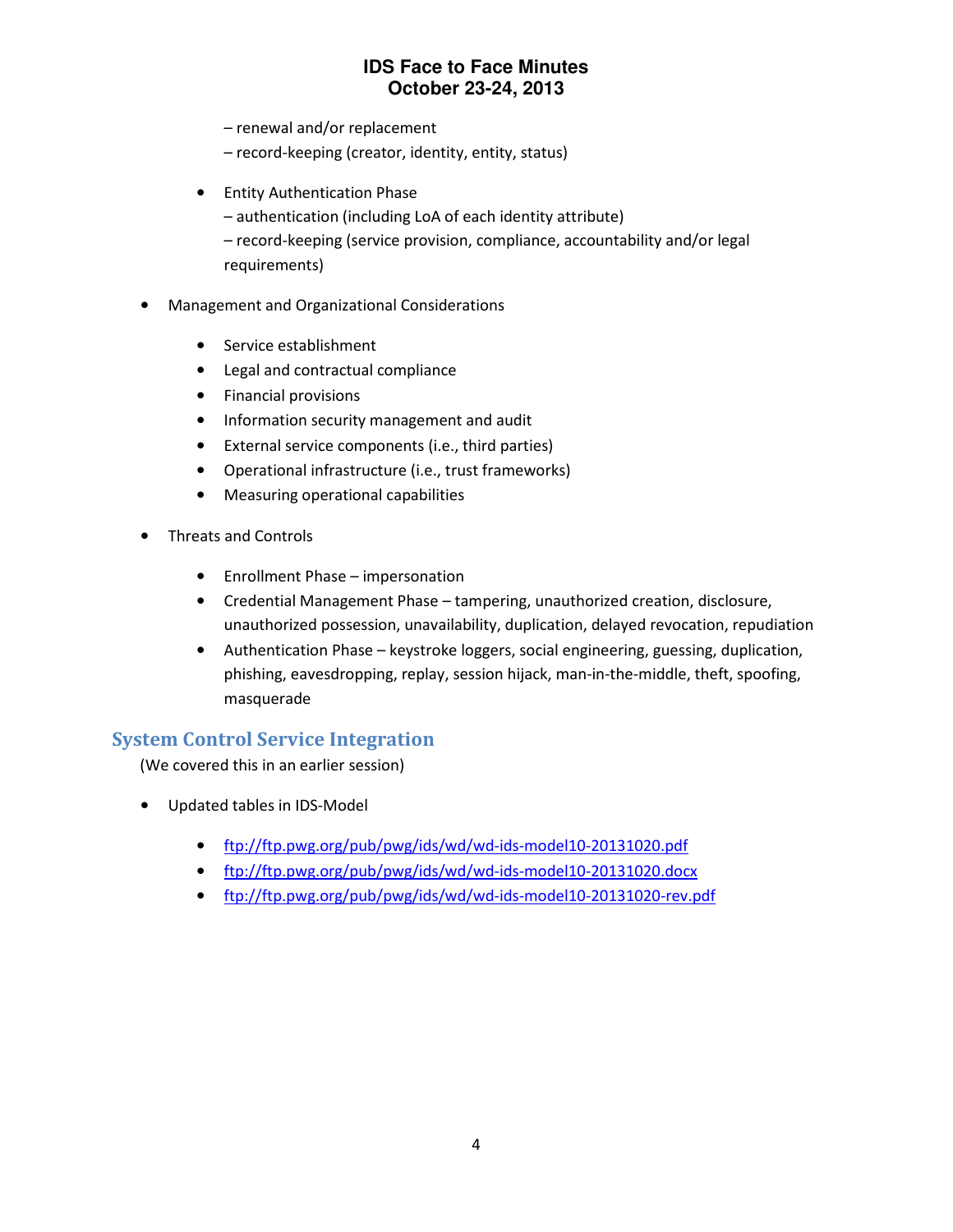## Wednesday, Oct 24, 2013

### Attendees

| Carmen Aubry*         | Oce Canon                |
|-----------------------|--------------------------|
| Tom Benkart*          | <b>CC Consulting LLC</b> |
| Russell Brudnicki     | Kyocera                  |
| Graydon Dodson*       | Lexmark                  |
| Gyaneshwar Gupta      | Oki Data                 |
| Ashlee Holbrook       | Lexmark                  |
| Ira McDonald*         | High North               |
| Joe Murdock           | Sharp                    |
| Kathy Reese*          | Corsec                   |
| <b>Brian Smithson</b> | Ricoh                    |
| Alan Sukert*          | Xerox                    |
| Roarke Randall        | Toshiba                  |
| Michael Sweet         | Apple                    |
| Lachlan Turner*       | CSC                      |
| <b>Bill Wagner</b>    | <b>TIC</b>               |
| Lida Wang             | Kyocera                  |
| <b>Rick Yardumian</b> | Canon                    |
|                       |                          |

\*By Phone

# Agenda

- 1. MFP Technical Community vendor face-to-face meeting
	- a. Recap of the F2F meeting in Orlando
	- b. Discussion of currently open issues and proposed resolutions
	- c. Updates from NIAP and IPA (if any)
	- d. Plans and schedules
	- e. Open discussion
- 2. Slides for this session are posted either on ftp://ftp.pwg.org/pub/pwg/ids/Presentation/2013-10-24-MFP-TC\_F2F.ppt or http://ftp.pwg.org/pub/pwg/ids/Presentation/2013-10-24-MFP-TC\_F2F.ppt.
- 3. Brian discussed the current open issues against Draft 0.6.3 of the Protection Profile for Multifunction Printers as follows:
	- a. Issue 1. User authorization is defined too narrowly The MFP Protection Profile (PP) Technical Committee (TC) at its last Face-to-Face in Orlando FL decided that the way to address this issue was to remove the part of the affected sentence that dealt with access control, since it really has nothing to do with user authorization for PSTN fax. The attendees at this session agreed with the TC's resolution.
	- b. Issue 2. Discussion on I&A&A failure including external authentication The issue here is whether we should include requirements around what the TOE should do if an external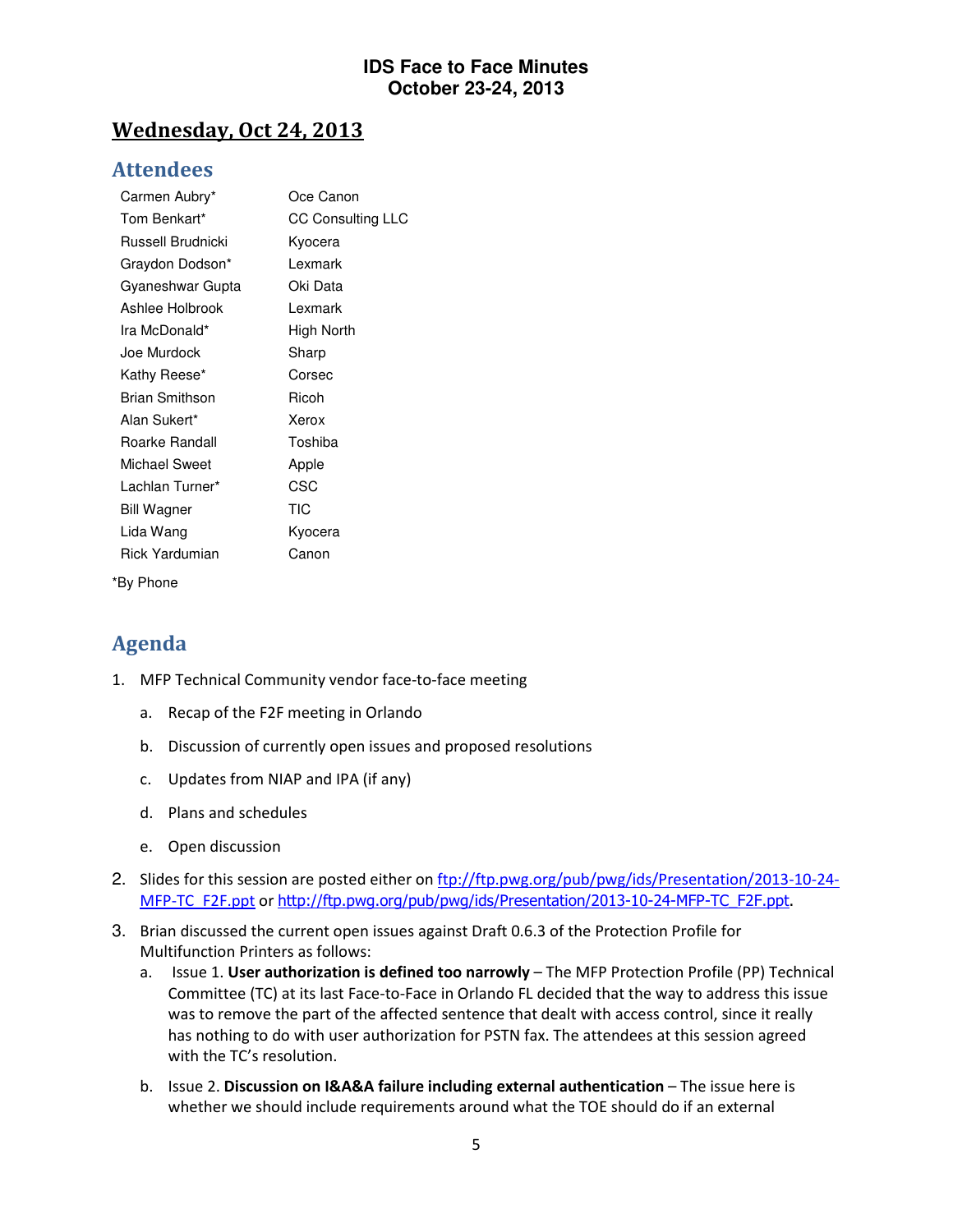authentication server such as Kerberos or LDAP times out or fails to authenticate multiple times in succession. The TC had proposed that the MFP PP should not state anything about this particular case, but did agree to look and see what other PPs such as NDPP or ESM had done about this case; turns out that Brian did look and neither PP addressed this case at all.

Those present at this session agreed that if network authentication fails the device should automatically fallback to local authentication, but this shouldn't be stated as a requirement. It was suggested that maybe this should be included in the MFP PP as a App Note, but Brian indicated this may not be a good idea because the Japanese scheme takes App Notes as being requirements. At the end of this discussion all present agreed with the TC proposal.

- c. Issue 3. Audit Log (FAU\_GEN.1) Requirements "For "Modification to the group..." -- what additional info should be collected in the audit log?" – The TC in discussing this issue decided that we would look at what the other PPs are doing. As was the case for Issue #2 Brian did a search and found that NDPP and ESM either don't include this item at all or don't collect any additional information. Ira suggested that this type of information should be placed in a "best practices" document similar to the PP Guide the P2600 Working Group created for the 2600.x PPs. At the end of this discussion all present agreed that the MFP PP should not include any additional audit log information in this case as a requirement.
- d. Issue 4. Use of the Term "non-fax data" for information flow control SFR This issue involves the use of the term "non-fax data" in the flow control requirements for PSTN fax that address network-fax separation, and whether some other approach/term would be better to use. The TC's proposal here was to use the FDP\_IFF.1/FDP\_IFC.1 requirements from the Common Criteria and specify that they apply specifically to user document and user job data. Brian pointed out that if we use FDP\_IFF and FDP\_IFC we will need something active to control the flow for these two requirements, or we may need to have an Assurance Component dealing with architecture (since network-fax separation is principally addressed via the system architecture) to evaluate that these two sets of requirements are met.

Alternately, an Extended Component could be used to describe these requirements, similar to the approach the P2600 Working Group took in the 2600.x PPs. It was pointed out that NIAP makes extensive use of extended components (even when sometimes they aren't needed) in the new PPs so we certainly have precedence set here. At the end of the discussion we agreed to continue to look at both approaches and see which one turns out to be the easiest to implement. Brian will assemble a small subgroup of the TC to look at the two approaches.

e. Issue 5. Additions to required Audit Log entries for job submission and job completion – The TC didn't finalize a proposal on this item; they wanted to see what vendors were logging for these two elements first. There was also the issue as to whether we could add additional information for job submittal and/or job completion beyond what is minimally specified and still meet the "exact compliance" requirement NIAP wants the MFP PP to meet.

We agreed that we need from NIAP a clear definition of what "exact compliance" is before we can answer the second question. It was noted that the 2600.x PPs only required job submission, not job completion. The consensus of those present at this session was that we should probably do what 2600.x did in this area in the MFP PP, but there was no firm resolution. This item remains open.

f. Issue 6. Audit Log Specification Proposed by the PWG – The PWG at our last Face-to-Face in August had recommended that the MFP PP TC look at the PWG Common Log Spec for audit log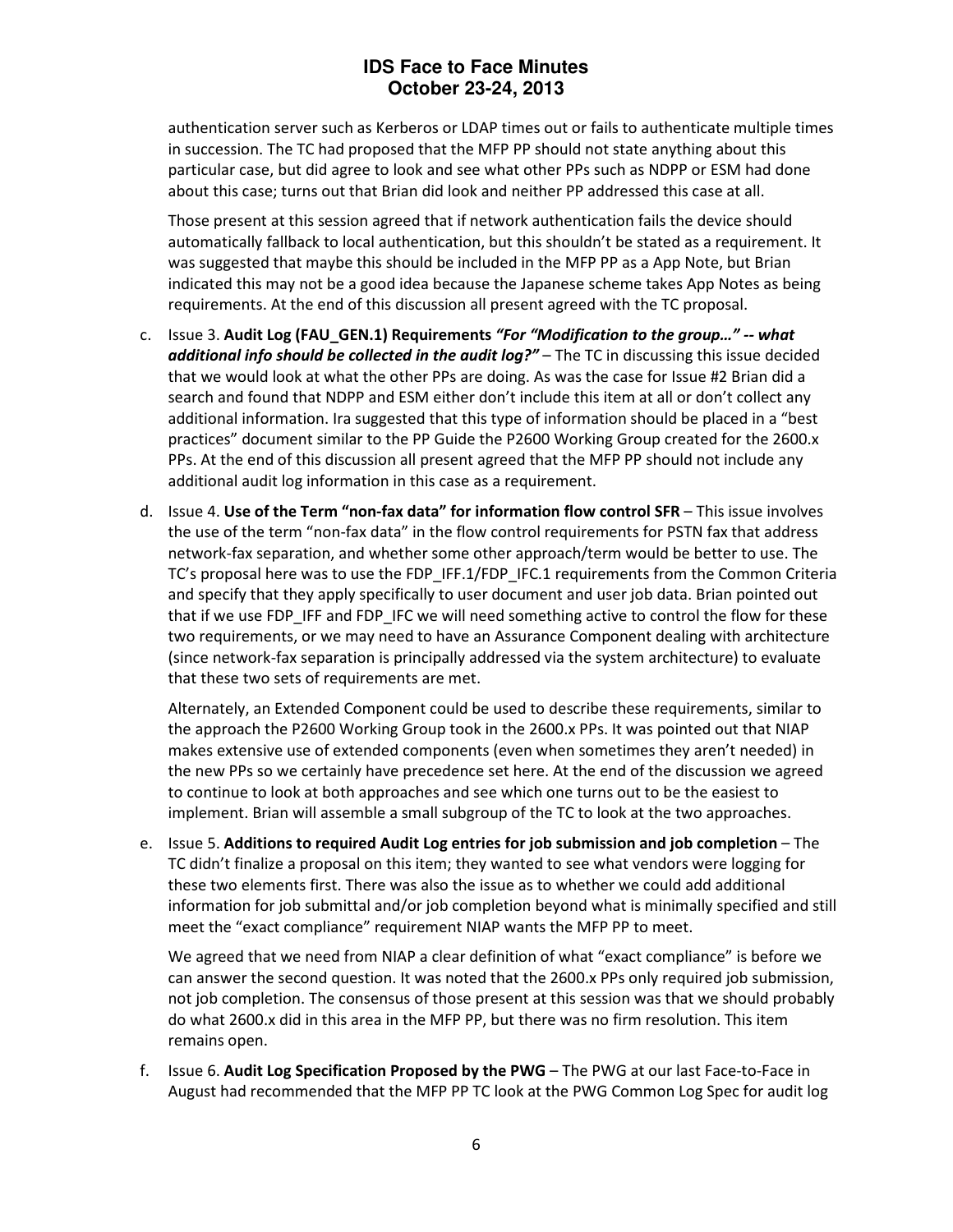entries that should be required in the MFP PP (e.g., the PWG Common Log spec requires job completions to be logged). The MFP PP TC's position is that we are not looking for any additional audit requirements beyond the minimum required. The TC hasn't looked at the PWG Common Log Spec yet, so this issue remains open. It was suggested that some of these additional audit log requirements could be identified as "best practices" is a separate document and/or considered for implementation in a later update to the MFP PP after the initial MFP PP.

- g. Issue 7. Whether OSPs are necessary This issue was raised by Mario Tinto, one of the NIAP validators working on the MFP PP. Brian indicated he talked to Mario about this issue, and based on that discussion he feels Mario will withdraw his objection and no change will be needed.
- 4. Key other points raised in the session that are not on the session slides:
	- a. Ira brought up that NIAP is developing a new Protection Profile for the Trusted Platform Module (TPM). NIAP may require that any network-connected device has to have a TPM.
	- b. Wi-Fi is definitely out of scope as part of the evaluated configuration for the MFP PP. The reason is because the TC doesn't want the Wi-Fi PP to become applicable to MFPs since many of the requirements in the Wi0Fi PP don't apply to MFPs.
	- c. We have not had any updates from either NIAP or the IPA (Japanese Scheme) since the Orlando Face-to-Face (F2F).
	- d. The MFP PP for now is not being treated as a collaborative PP (cPP); it is being treated as a bilateral PP.
	- e. There have been no changes in the MFP PP schedule communicated by either NIAP or IPA since the Orlando F2F. It was noted that NIAP is saying on its web site that the MFP PP will be completed by end of 2014. Our best guess is that we expect the TC to finalize PP by mid -2014 and then have the rest of 2014 for review and approval. After that there will likely be an 18-24 month transition period from the 2600.2 PP after approval of MFP PP until the MFP PP becomes mandatory.
	- f. We suspect that the Common Criteria Development Board and NIAP want to align the MFP PP with what the USB Working Group is doing in developing the new USB Devices PP.
	- g. Brian's goal in having these types of F2F meetings with the PWG IDS is to get more vendors involved in developing MFP PP.

## Action items

- 1. Joe: Update IDS Model according to today's review.
- 2. Ira: Update the TNC Binding Specification according to today's review.
- 3. Michael, Ira, Joe: Look into how to make PWG specifications more visible, through a registry or repository, perhaps talk to Anne Price at TCG.

## Next Steps / Future Activities

- Definition of core set of Policy Attributes
	- o Addition to IAA specification
	- o Harmonize with TCG TNC specifications